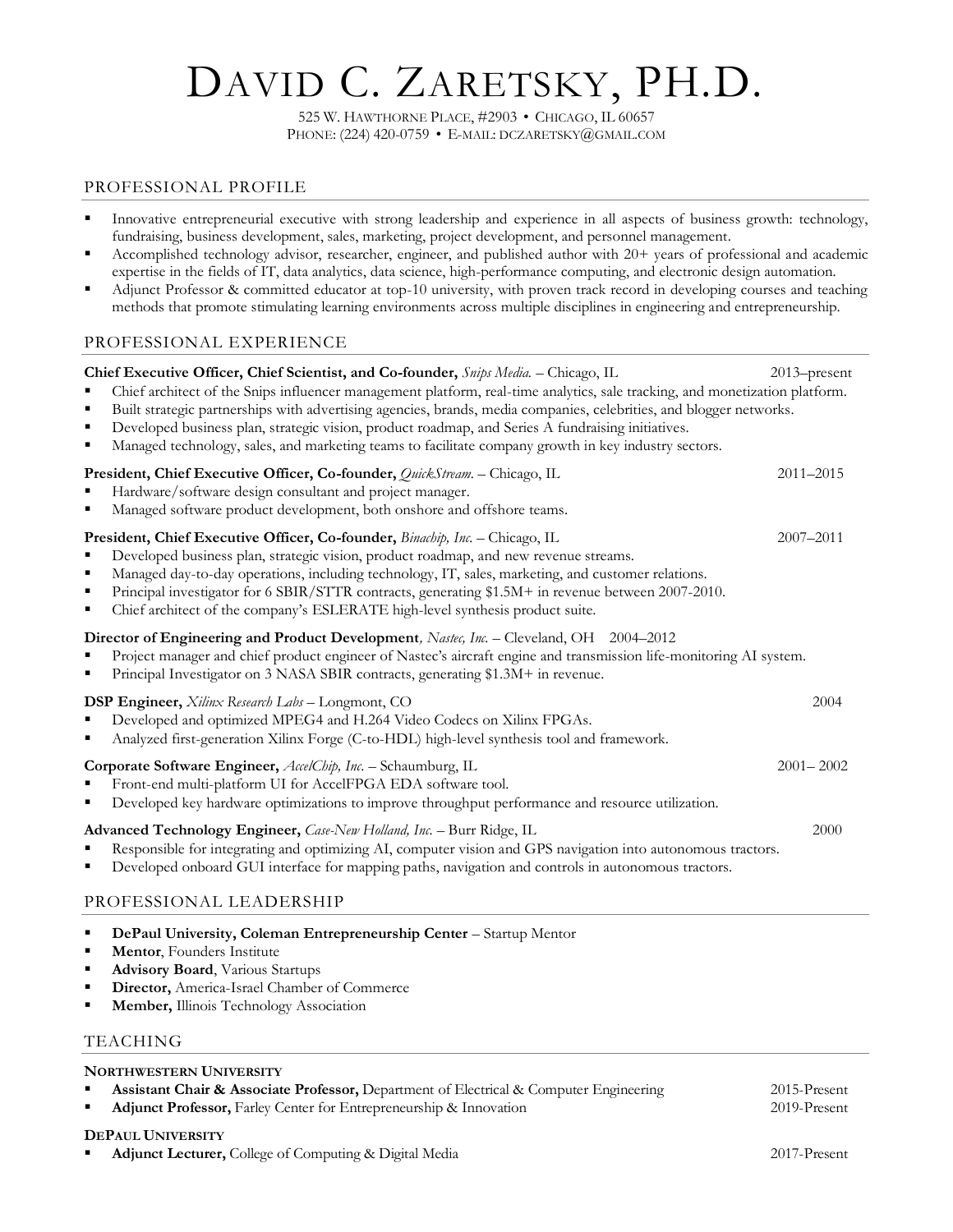## EDUCATION & RESEARCH

|                                                                                                | <b>UNIVERSITY OF ILLINOIS</b>                                                                 |                |                                                                                            |                 |                                              |                 |
|------------------------------------------------------------------------------------------------|-----------------------------------------------------------------------------------------------|----------------|--------------------------------------------------------------------------------------------|-----------------|----------------------------------------------|-----------------|
|                                                                                                | Adjunct Researcher, Department of Electrical and Computer Engineering                         |                |                                                                                            |                 |                                              |                 |
| ٠                                                                                              | Post-Doctoral Researcher, Department of Electrical and Computer Engineering                   |                |                                                                                            |                 |                                              |                 |
|                                                                                                | <b>NORTHWESTERN UNIVERSITY</b>                                                                |                |                                                                                            |                 |                                              |                 |
| Post-Doctoral Researcher, Department of Electrical and Computer Engineering<br>٠               |                                                                                               |                |                                                                                            |                 |                                              | 2005-2006       |
| $\blacksquare$                                                                                 | Ph.D. in Electrical and Computer Engineering                                                  |                |                                                                                            |                 |                                              | 2002-2005       |
| Specialization: High-Level Synthesis, Compilers, Binary Translation, SoC FPGAs, and VLSI.<br>٠ |                                                                                               |                |                                                                                            |                 |                                              |                 |
|                                                                                                | ٠                                                                                             |                | Dissertation Title: "A Methodology for Translating Scheduled Software Binaries onto FPGAs" |                 |                                              |                 |
| ٠                                                                                              | M.S. in Electrical and Computer Engineering                                                   |                |                                                                                            |                 |                                              |                 |
| Research: Compilers, High-Level Synthesis, and Parallel and Distributed Computing.<br>٠        |                                                                                               |                |                                                                                            |                 |                                              |                 |
|                                                                                                | ٠                                                                                             |                | Dissertation Title: "Design and Evaluation of Matlab Functions on FPGAs"                   |                 |                                              |                 |
| ٠                                                                                              | B.S. in Electrical Engineering / B.S. in Computer Engineering                                 |                |                                                                                            |                 |                                              | 1996-2000       |
|                                                                                                | Earned dual B.S. degrees in Electrical and Computer Engineering.                              |                |                                                                                            |                 |                                              |                 |
|                                                                                                | ٠                                                                                             |                | Specialization: Computer Systems Design, Robotics, and Parallel and Distributed Computing. |                 |                                              |                 |
|                                                                                                | Study Abroad Program: Religion, Business Ethics, and Medical/Science Ethics.<br><b>SKILLS</b> |                |                                                                                            |                 |                                              | 1995-1996       |
|                                                                                                |                                                                                               |                |                                                                                            |                 |                                              |                 |
| ٠                                                                                              | <b>Engineering Expertise:</b>                                                                 |                |                                                                                            |                 |                                              |                 |
| ٠                                                                                              | Artificial Intelligence<br>Machine Learning                                                   | ٠              | Electronic Design Automation<br>High Performance Computing                                 | ٠               | High-frequency Trading<br>FPGA / ASIC Design |                 |
| ٠                                                                                              | Computer Vision                                                                               | ٠              | <b>Embedded Systems</b>                                                                    | ٠               | Microprocessors                              |                 |
| $\blacksquare$                                                                                 | Data Mining                                                                                   | ٠              | <b>Operating Systems</b>                                                                   | ٠               | Information Technology                       |                 |
| ٠                                                                                              | Databases<br>Compilers<br>٠<br>٠                                                              |                |                                                                                            | Cloud Computing |                                              |                 |
| $\blacksquare$                                                                                 | Ad Technology                                                                                 | ٠              | Digital Signal Processing                                                                  | ٠               | Machine Learning                             |                 |
| ٠                                                                                              | Analytics                                                                                     | ٠              | Communication Systems                                                                      | ٠               | Software Defined Radios                      |                 |
|                                                                                                | <b>Programming Languages:</b>                                                                 |                |                                                                                            |                 |                                              |                 |
|                                                                                                | $C/C++$<br><b>VHDL</b>                                                                        |                | Matlab                                                                                     | PHP             |                                              | Perl            |
| $\blacksquare$                                                                                 | C# / .Net<br>Verilog<br>$\blacksquare$                                                        |                | JavaScript<br>٠                                                                            | Python          | $\blacksquare$                               | <b>MySQL</b>    |
| $\blacksquare$                                                                                 | $\blacksquare$<br>Java                                                                        | System-Verilog | <b>HTML</b><br>٠<br>٠                                                                      | Ruby            | ٠                                            | Binary/Assembly |
|                                                                                                | <b>Spoken Languages:</b>                                                                      |                |                                                                                            |                 |                                              |                 |
|                                                                                                | English, Fluent                                                                               |                | Portuguese, Fluent                                                                         |                 | Hebrew, Fluent                               |                 |
|                                                                                                |                                                                                               |                |                                                                                            |                 |                                              |                 |

## RESEARCH AND SMALL BUSINESS GRANTS

Reputable principal investigator for 9 SBIR and STTR government contracts, totaling over \$3 million:

- NASA SBIR II for \$600,000, "Aircraft Engine Life-Consumption Monitor for Real-Time Reliability Determination," 2011.
- NASA SBIR I for \$100,00, "Aircraft Engine Life-Consumption Monitoring for Real-Time Reliability Determination", 2010.
- NASA SBIR II for \$600,000, "In-Service Aircraft Transmission Life Modeling for Improved Flight Safety", 2009.
- ARMY SBIR I for \$70,000, "Low Power FPGA Design Tools Using High Level Synthesis," 2010.
- DARPA SBIR II for \$750,000, "A High-Level Synthesis Tool for FPGA Design Using Software Binaries," 2009-2011.
- DARPA SBIR I for \$100,000, "A High-Level Synthesis Tool for FPGA Design Using Software Binaries," 2007.
- NASA SBIR II for \$600,000, "HW/SW Design Environment for Reconfigurable Communication Systems," 2007-2008.
- NSF STTR I for \$100,000, "Automated Design Environment for Embedded Systems," 2006.
- NASA STTR I for \$100,000, "A System Level Tool for Reconfigurable Hardware," 2005.

## SELECTED PUBLICATIONS

- D. Zaretsky, G. Mittal, L. Gao, and P. Banerjee, "A Tool for the Automated Generation of Streaming SoCs," DAC, San Diego, CA, 2011.
- L. Gao, G. Mittal, D. Zaretsky, and P. Banerjee, "Resource Optimization and Deadlock Prevention while Generating Streaming Architectures from Ordinary Programs," AHS, San Diego, CA, 2011.
- L. Gao, D. Zaretsky, G. Mittal, D. Schonfeld, and P. Banerjee, "Automatic Generation of Stream Descriptors for Streaming Architectures," ICPP, San Diego, CA, 2010.